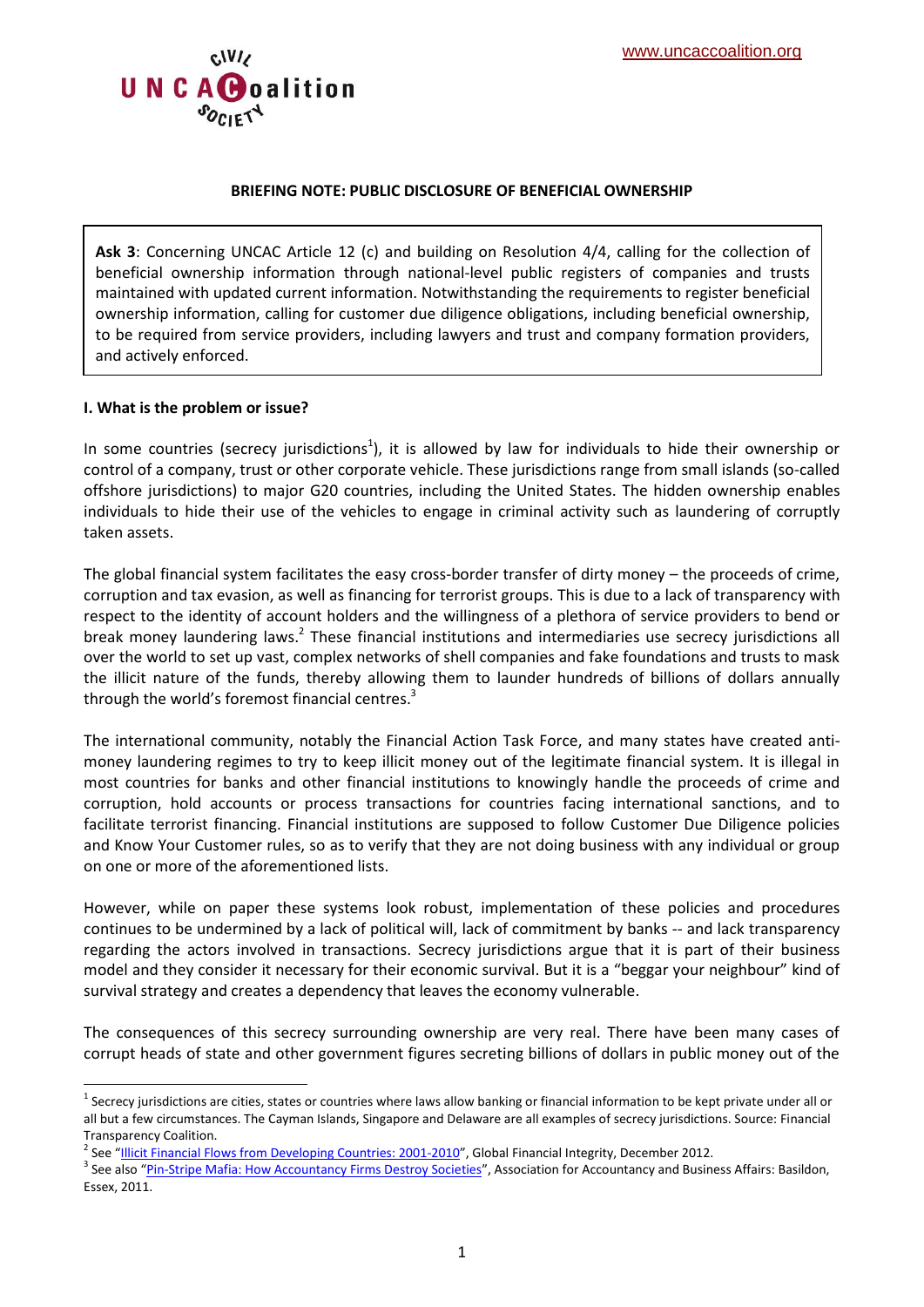country, leaving behind fractured societies and under-developed economies. In one case, a dead national of one country was listed in documents as the owner of a company registered in a second country, which then opened a bank account in a third country to do hundreds of millions of dollars' worth of unknown business.<sup>4</sup> There have also been cases of some of the world's largest banks processing trillions of dollars for major drug cartels. These illicit financial flows have real victims and destabilising consequences that reverberate across the globe in developing and developed countries alike.

### **II. Background – what is beneficial ownership?**

Beneficial ownership refers to the real person who is the true owner or beneficiary of an account, trust<sup>5</sup>, foundation or company. Beneficial owners will ordinarily include the individuals (i) who generally have ultimate control through ownership or other means over the funds in the account and/or (ii) who are the ultimate source of funds for the account and whose source of wealth should be subject to due diligence. Mere signature authority does not necessarily constitute control for these purposes.

Current international practices allow for the ability to disguise the true beneficiaries of accounts and entities through the use of nominees, trustees, anonymous shell companies, and fake foundations and trusts.<sup>6</sup> This opacity impedes the ability of financial institutions to follow the rules on due diligence and knowing your customer to limit the access of terrorists, criminal groups, entities under international sanctions and potentially corrupt politically exposed persons (PEPs) to the legitimate financial system. It also routinely stymies law enforcement investigations into such groups and persons.

### **III. What does UNCAC say about beneficial ownership?**

The United Nations Convention against Corruption (UNCAC) recognises that the private sector is an important partner for improving transparency. **UNCAC Article 12 (2) (c)** specifically calls for "*Promoting transparency among private entities, including, where appropriate, measures regarding the identity of legal and natural persons involved in the establishment and management of corporate entities*".

Adopting requirements for the identification of beneficial ownership in public corporate registries would fulfil this obligation and significantly curtail the abuse of corporate entities for the purpose of facilitating corruption. Article 12 (2) (d) also refers to "Preventing the misuse of procedures regulating private entities," which would include the formation of shell companies or trusts for the purpose of concealing the beneficial owner to circumvent anti-money laundering and other laws governing financial transactions. Shell companies are an abuse of the corporate structure and the rights and privileges afforded to (legitimate) corporate entities.

**UNCAC Article 14 (1) (a)** calls on UNCAC States Parties to institute comprehensive money laundering regulations and oversight for financial institutions, including a recommendation for record-keeping of beneficial ownership. States Parties are also supposed to apply such regulations to service providers involved in the transfer of money or other forms of value, whom the article recognises as being a particular risk for money laundering.

Know Your Customer laws, including beneficial ownership, are also explicitly cited in **UNCAC Article 52 (1)** on the "Prevention and detection of transfers of proceeds of crime". This article explicitly includes senior public

**.** 

<sup>&</sup>lt;sup>4</sup> See "[Grave Secrecy](http://www.globalwitness.org/library/grave-secrecy)", Global Witness, June 2012.

<sup>&</sup>lt;sup>5</sup> Trusts do not have true ownership like foundations or companies, because they are more of a legal agreement than a separate entity. Beneficial ownership for trusts, therefore, means identifying the trustee, settler(s) and beneficiaries.

<sup>&</sup>lt;sup>6</sup> See "[Anonymous companies: How hidden ownership is a major barrier in the fight against poverty and what to do about it](http://www.globalwitness.org/library/anonymous-companies-global-witness-briefing)", Global Witness, May 2013.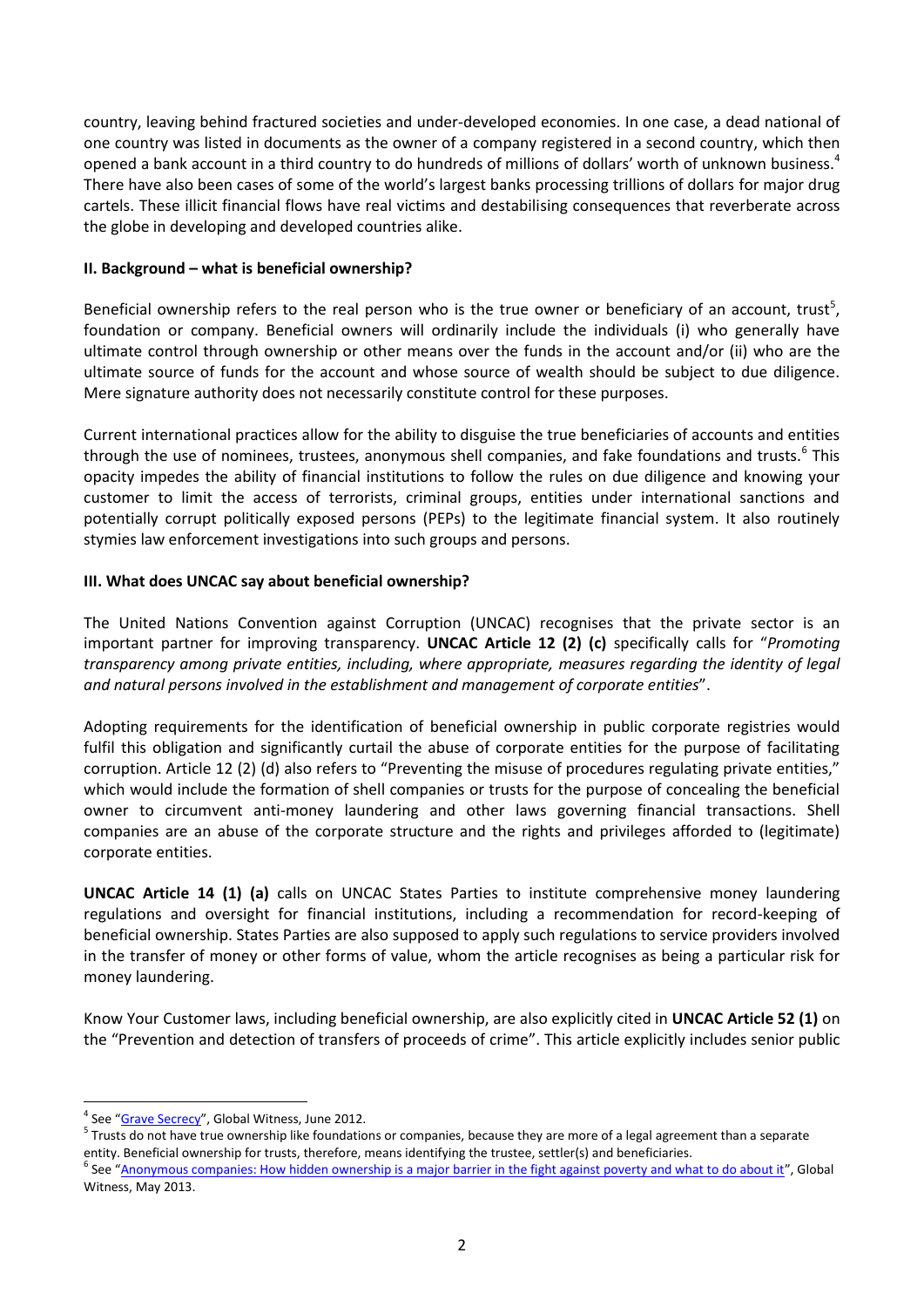officials, their family members and close associates (i.e. PEPs), whose accounts should receive particular scrutiny.

The UNCAC language thus touches on the issues of beneficial ownership and transparency.

### **IV. How can the issue be addressed?**

The way to address the lack of information and transparency on the true owners of accounts is for governments to require the disclosure of this information in public registries for companies, trusts and foundations. The paper trail this would create will make it easier for banks and other companies to comply with anti-money laundering and anti-corruption laws, and it will make it easier for governments and the public to investigate possible wrong doing. Governments with existing registries for these entities<sup>7</sup> can add beneficial ownership information to the entries. Any national government that has not yet created such registries should follow best practices from other countries and do so. Adding this information to existing registries significantly reduces the compliance burden for governments and the private sector. Crucially, it also means that the information would be available to the public. This transparency will strengthen accountability between government, the private sector and society.

Governments can promote private sector compliance with their own national beneficial disclosure requirements by barring access to their financial system for any entity that fails to comply with their requirements. The US Government set a precedent for this approach in the Patriot Act of 2001. It decreed that no bank registered in the United States can receive a transfer from a foreign shell bank and that no foreign bank can transfer money to the United States from a foreign shell bank. Almost overnight, shell banks went out of business, thereby quickly and effectively shutting down a practice that had been severely undermining the transparency and soundness of the global economy.

# **V. What are the latest developments in this area?**

Governments are beginning to pay much more attention to the need for beneficial ownership declarations. The G8 adopted a collective set of principles to tackle hidden company ownership at the summit in Northern Ireland in 2013 and member states agreed to add to these principles with national action plans.<sup>8</sup> The UK action plan promises to introduce a beneficial ownership registry, with a strong preference for making it public.<sup>9</sup> The US government is also considering steps on disclosure issues.<sup>10</sup> The Financial Action Task Force (FATF), the global standard-setting body for money laundering rules, has pushed to strengthen customer due diligence (see Recommendations 10 and 24-25).<sup>11</sup> The European Union is in the process of agreeing its 4<sup>th</sup> Anti-Money Laundering Directive, and is considering the extent to which beneficial ownership information should be required.<sup>12</sup>

# **VI. Why is there so much opposition to the disclosure of beneficial ownership?**

Some experts and spokesmen argue that beneficial ownership transparency is too cumbersome and would jeopardise the safety and assets of people and businesses in some countries. It is not acceptable in the face of drug trafficking, weapons smuggling, human trafficking, corruption and terrorism, that banks and financial

<sup>9</sup> "[UK Action Plan to prevent the misuse of companies and legal arrangements](https://www.gov.uk/government/uploads/system/uploads/attachment_data/file/207520/UK-Action-Plan.pdf)", 18 June, 2013.

**.** 

 $^7$  Visit the Open Corporates website to see which countries may have existing public corporate registries: [http://opencorporates.com/.](http://opencorporates.com/) Note that some information may come from non-government sources, so click through individual company registries for a country to check the source.

<sup>&</sup>lt;sup>8</sup> "[G8 Action Plan Principles to prevent the misuse of companies and legal arrangements](https://www.gov.uk/government/uploads/system/uploads/attachment_data/file/207532/G8-Action-Plan-principles-to-prevent-the-misuse-of-companies-and-legal-arrangements.pdf)", 18 June, 2013.

<sup>&</sup>lt;sup>10</sup> Senator Carl Levin, "[Summary of the Incorporation Transparency and Law Enforcement Act](http://www.levin.senate.gov/newsroom/press/release/summary-of-the-incorporation-transparency-and-law-enforcement-assistance-act)", 2 August, 2011.

<sup>&</sup>lt;sup>11</sup> "[International Standards on Combating Money Laundering and the Financing of Terrorism & Proliferation](http://www.fatf-gafi.org/topics/fatfrecommendations/documents/internationalstandardsoncombatingmoneylaunderingandthefinancingofterrorismproliferation-thefatfrecommendations.html) – the FATF

[Recommendations](http://www.fatf-gafi.org/topics/fatfrecommendations/documents/internationalstandardsoncombatingmoneylaunderingandthefinancingofterrorismproliferation-thefatfrecommendations.html)," Financial Action Task Force, 16 February, 2012.

<sup>&</sup>lt;sup>12</sup> See **BOWNET**.